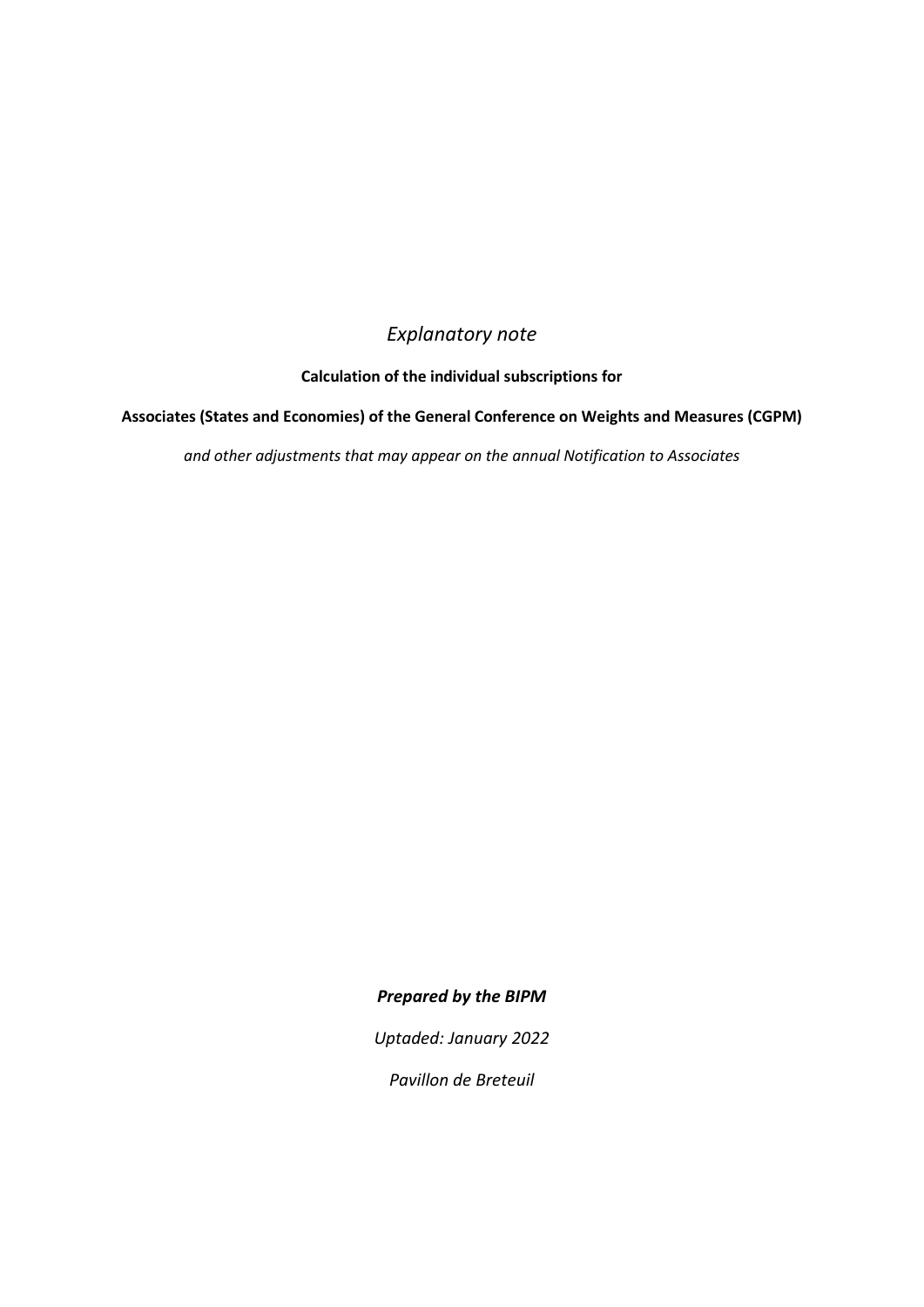#### **Executive Summary**

Towards the end of each calendar year the International Bureau of Weights and Measures (BIPM) sends out the statutory *[Notification](https://www.bipm.org/en/publications/notification)[1](#page-1-0)* to Member States\* and Associate States and Economies of the General Conference on Weights and Measures (CGPM). The *Notification* informs Member States of their contributions and Associate States and Economies of the CGPM of their subscriptions due for the following year. This document explains in detail how the subscriptions are calculated for Associate States and Economies of the CGPM. A companion document "Calculation of the individual contributions to the BIPM dotation for Member States" explains how the contributions are calculated for Member States.

Establishing the subscriptions requested from Associate States and Economies of the CGPM involves three main steps:

- 1. Establishing the BIPM "dotation", that is the total sum paid to the BIPM by the Member States for each year of the forthcoming period.
- 2. Calculating the individual subscription for Associates, which is based on the partitioning in the UN Scale ('*Scale of assessments for the apportionment of the expenses of the United Nations'*), adjusted as for Member States, but with a lower minimum (one fifth of that for Member States). Additionally those Associate States of the CGPM having a percentage higher than 0.02 on the UN Scale that have been associated for at least 5 years, meet defined criteria, and that have been formally encouraged to become Member States are subject an additional adjustment increasing their subscription.
- 3. Application of adjustments (if any) arising from retrospective scale changes.

*\* The official term is "State Parties to the Metre Convention"; the term "Member States" is its synonym and used for easy reference.*

<span id="page-1-0"></span><sup>1</sup> Full French title: "*Notification des parts contributives dues par les gouvernements des hautes parties contractantes pour l'entretien du Bureau international des poids et mesures et des souscriptions des États et Entités économiques associés à la Conférence générale*"

English translation: *"Notification of the Contributive Parts due by Governments of the High Contracting Parties for the maintenance of the Bureau International des Poids et Mesures and of Subscriptions due by Associate States or Economies of the CGPM".*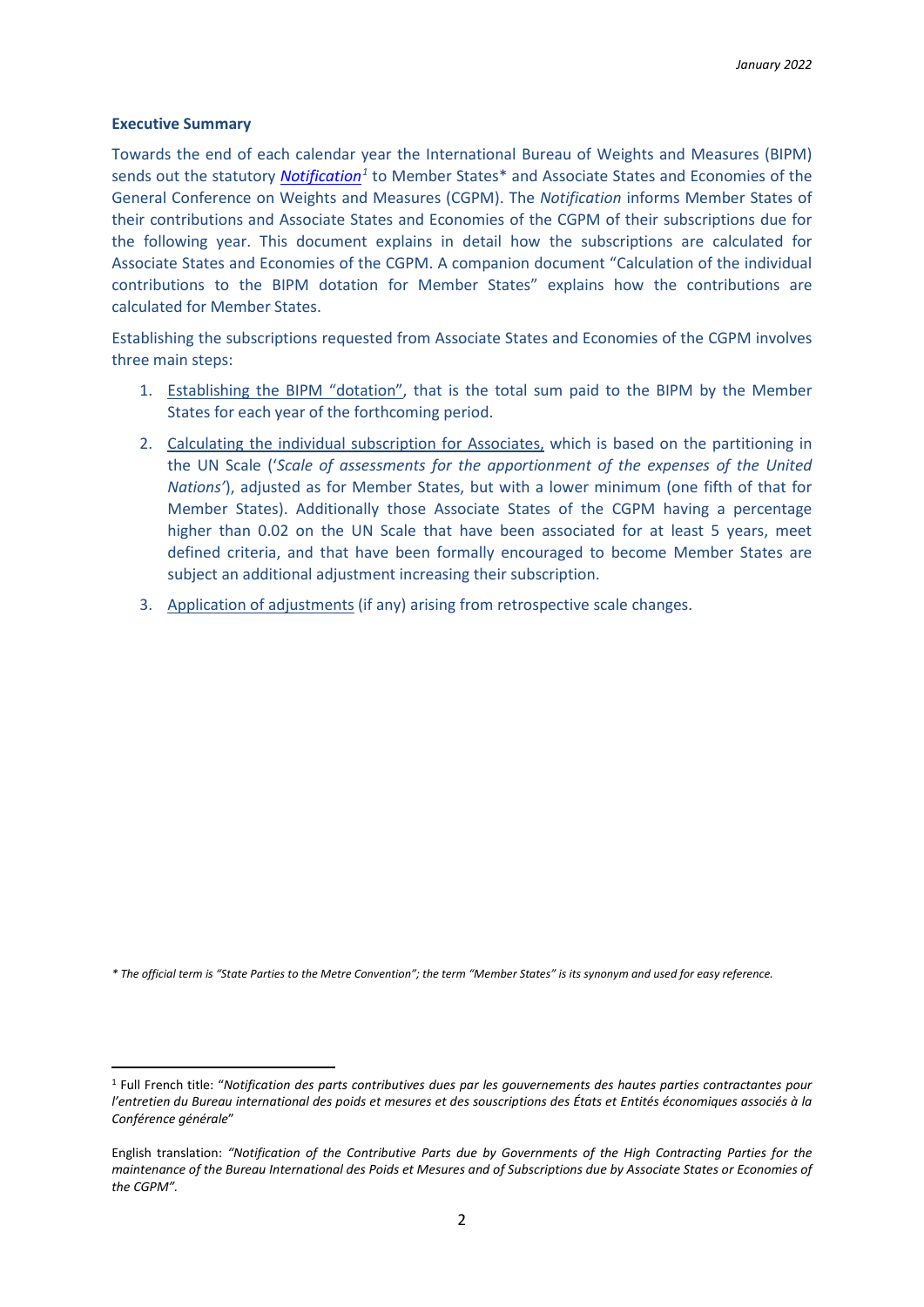#### **1. Establishing the BIPM "dotation"**

The BIPM dotation is adopted by Resolution voted at each meeting of the CGPM. The dotation is set to correspond to the activities proposed and agreed for the forthcoming BIPM Work Programme (taking into account income from other sources such as the subscriptions from Associates of the CGPM, other minor incomes etc.). The dotation covers the next period, usually a four-year period which is sometimes referred to as a quadrennium<sup>[2](#page-2-0)</sup>. The dotation takes effect as from January of the second year after the meeting of the CGPM at which it was adopted.

The BIPM Work Programme 2020 - 2023 and corresponding dotation was adopted by the CGPM in November 2018 [\(Resolution 4\)](https://www.bipm.org/en/committees/cg/cgpm/26-2018/resolution-4) and took effect from January 2020.

A new BIPM Work Programme 2024-2027 and corresponding dotation is expected to be adopted by the CGPM in November 2022 and will take effect from January 2024.

#### 2. **Calculating the individual Subscription for Associates of the CGPM**

The starting point for the calculation of the individual subscriptions is the percentages in the "*Scale of assessments for the apportionment of the expenses of the United Nations*", which is adopted by Resolution of the UN General Assembly and published by the UN. This scale is revised every three years (though it is usually not available until after the start of the applicable three-year period).

The period 2019-2021 was covered by the UN Scale available online: *["73/271 Scale of](http://undocs.org/en/A/RES/73/271)  [assessments for the apportionment of the expenses of the United Nations"](http://undocs.org/en/A/RES/73/271)*.

The period 2022-2024 is covered by the UN Scale available online: *["76/238 Scale of](https://undocs.org/en/A/RES/76/238)  [assessments for the apportionment of the expenses of the United Nations"](https://undocs.org/en/A/RES/76/238)*.

Having established the individual percentages allocated in the UN Scale (for states that are Associate States of the CGPM) further sub steps need to be considered to arrive at the BIPM coefficients. These coefficients are then applied to the BIPM dotation to arrive at the individual subscriptions.

[Resolution 3](https://www.bipm.org/en/committees/cg/cgpm/21-1999/resolution-3) adopted by the CGPM at its 21st meeting (1999) which established the status of Associate States and Economies of the CGPM states that *"… the annual subscription of each Associate State or Economy will be determined from its UN contribution, as for Member States…"*. Consequently, the multiplication factor applied to the UN Scale to arrive at the BIPM coefficient for Member State contributions is also applied to the calculation of Associate subscriptions. The factor takes account of the differing membership compared with the UN and contribution maximums and minimums set by the CGPM. A detailed description of the methodology for establishing this multiplication factor is included in the companion paper "Calculation of the individual contributions to the BIPM dotation for Member States".

Subscriptions are subject to a minimum which was established in 1999 (set at that time at 0.05 % of the BIPM dotation). In 2011 the CGPM at its 24th meeting reflected on the growing participation of Associate States of the CGPM, and the benefits for the participants and costs to the BIPM. The CGPM adopted [Resolution 4](https://www.bipm.org/en/committees/cg/cgpm/24-2011/resolution-4) (2011) "On the status of Associate States of the General Conference" which raised the minimum subscription for Associate States from one tenth of the minimum contribution for a Member State to one fifth of the minimum contribution for a Member State.

<span id="page-2-0"></span><sup>&</sup>lt;sup>2</sup> In 2014 the BIPM Work Programme and corresponding dotation was adopted for 2016-2019, and in 2018 the BIPM Work Programme and corresponding dotation was adopted for 2020 – 2023, *i.e.* in each case a four-year period.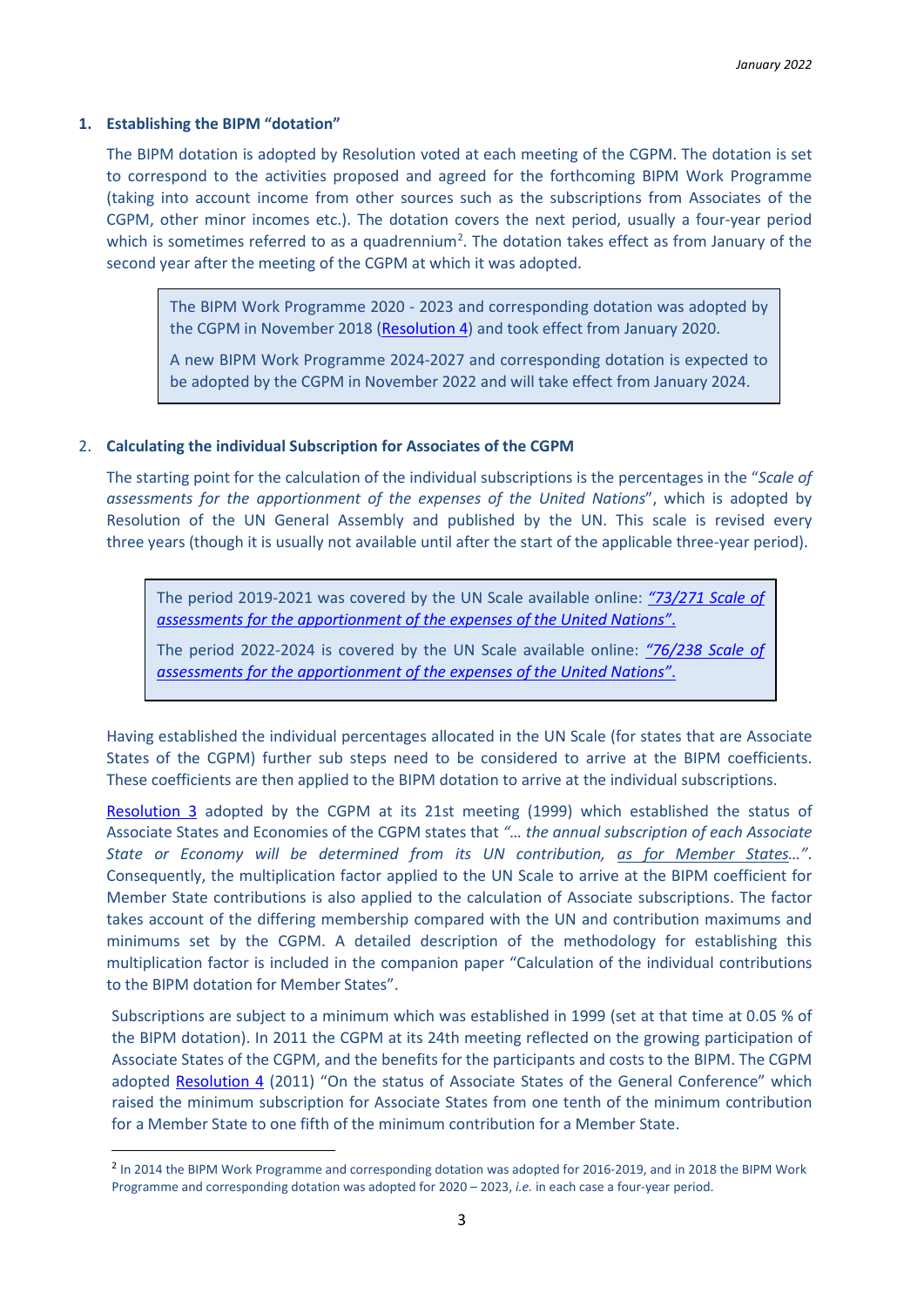[Resolution 4](https://www.bipm.org/en/committees/cg/cgpm/24-2011/resolution-4) (2011) increased the minimum subscription for Associate States of the CGPM from 0.05 % to 0.1 % of the BIPM dotation. The new minimum took immediate effect for new Associate States, and applied from 1st January 2013 for states that were Associates at the time of the 24th meeting of the CGPM.

Associate status established by [Resolution 3](https://www.bipm.org/en/committees/cg/cgpm/21-1999/resolution-3) (1999) was as an introductory status for states that would become Member States at a future point. [Resolution 4](https://www.bipm.org/en/committees/cg/cgpm/24-2011/resolution-4) (2011) formalised the process of encouraging those Associate States of the CGPM who had been Associates for at least five years and whose metrology systems were sufficiently developed to accede to the Metre Convention and become Member States.

[Resolution](https://www.bipm.org/en/committees/cg/cgpm/24-2011/resolution-4) 4 (2011), taking into account the decisions made by the CIPM at its 98th (2009) and 99th (2010) sessions, introduced the following criteria enabling the CIPM to review whether it would be appropriate for an Associate State of the CGPM to accede to the Metre Convention and thus to be encouraged to become a Member State:

- Signature of the CIPM MRA by the Associate State's National Metrology Institute,
- Publication of comparison results in the key comparison database (KCDB),
- Having one or more Calibration and Measurement Capabilities (CMC) listed in the KCDB.

The CIPM considers, on the basis of the criteria whether such a state should be encouraged to accede. If the CIPM so decides, it instructs the BIPM to convey its decision to the Associate State of the CGPM to encourage its accession to the Metre Convention. However if the state chooses to remain an Associate, the amount of subscription for such an Associate State will be progressively and irreversibly increased each year in five annual steps (on the so-called *'escalator'*) until it is equal to 90 % of the amount that Associate State would pay in contribution as a Member State.

This progressive and irreversible increase is applicable starting on the 1st January of the second year following the CIPM decision to encourage an Associate State of the CGPM to accede to the Metre Convention and become a Member State (to ensure a minimum one year '*period of grace'*).

As long as an Associate State of the CGPM does not fulfil the criteria, it will continue to benefit from the advantages of the Associate status, as provided for in [Resolution](https://www.bipm.org/en/committees/cg/cgpm/21-1999/resolution-3) 3 (1999), and from the BIPM services that the CIPM made available to them, and its subscription will continue to be determined as during the initial 5-year period.

After a number of years of operation, and with increasingly 'smaller' States becoming Associates, who would have difficulty in allocating funds sufficient to meet the cost of participation, the CIPM decided (CIPM/106-20) in October 2017 to amend the criteria it had set for deciding when an Associate State should be encouraged to accede, and which triggered the 'escalator' for those who chose not to do so. The effect of this decision was to exempt those Associate States with a UN percentage of 0.02 or less from the escalator.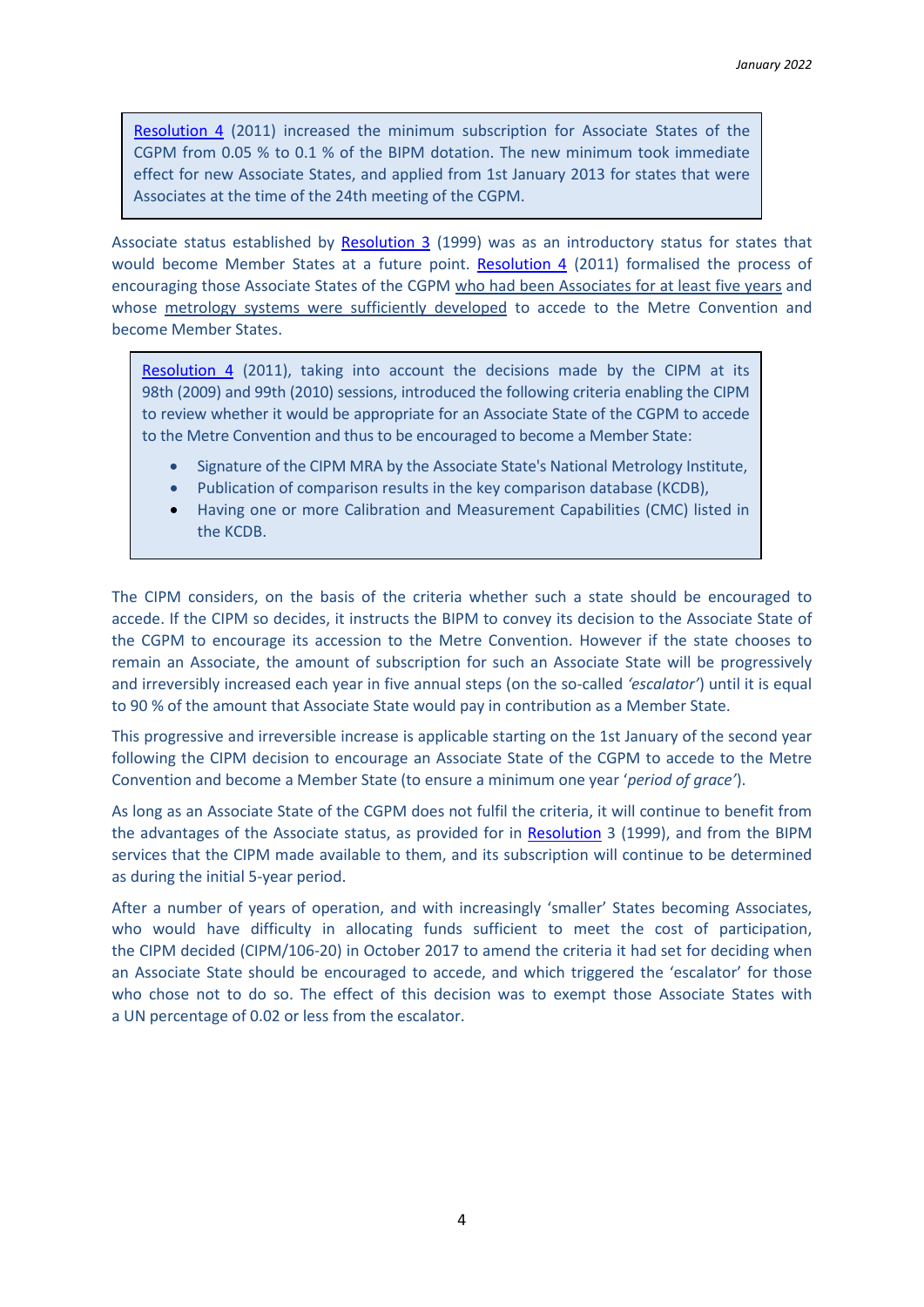#### **Decision CIPM/106-20**

The CIPM decided that when considering whether it is appropriate for an Associate State of the General Conference on Weights and Measures (CGPM) to be encouraged to accede to the Metre Convention and hence become a Member State, it will take into account whether it has:

- been an Associate State of the CGPM for at least 5 years,
- a National Metrology Institute (NMI) that has signed the CIPM MRA,
- published comparison results in the key comparison database (KCDB),
- one or more Calibration and Measurement Capability (CMC) listed in the KCDB,
- a percentage higher than 0.02 on the "Scale of assessments for the apportionment of the expenses of the United Nations".

The above criteria will be applied in the implementation of Resolution 4 of the CGPM (2011) *"On the status of Associate State of the General Conference".*

This decision revises the criteria adopted by the CIPM at its 98th (2009) and 99th (2010) meetings.

The above notwithstanding, the CIPM reaffirmed that an Associate State of the CGPM may choose to accede to the Metre Convention and become a Member State at any time should it so wish.

When the decision was taken, some States with a percentage less than 0.02 were already on the escalator. In addition, a subset of these Associate States who were paying enhanced subscriptions had already fallen in arrears and risked exclusion. The CIPM took two further decisions CIPM/106-21 and CIPM/106-22 to address their specific situations.

#### **Decision CIPM/106-21**

The CIPM decided that an Associate State of the CGPM that does not meet the criteria set in Decision CIPM/106-20 and that has already been encouraged to accede to the Metre Convention, and as a result is paying an increased subscription, shall have its subscription reduced to the minimum for an Associate State. The reduction will come into force in 2018 and will not be retroactive.

#### **Decision CIPM/106-22**

The CIPM asked the BIPM to work with any Associate State included in Decision CIPM/106-21 and that is in arrears in order to establish a rescheduling agreement.

#### **3. Application of adjustments (if any) arising from retrospective scale changes**

Every three years the UN establishes and publishes a new Scale of assessments, the basis for the BIPM calculation. However, the Scale is not generally published ahead of the start of the three-year period to which it applies. Article 10 of the Metre Convention requires that "*the contributive parts of each of the contracting states shall be paid at the beginning of each year*". Consequently, the BIPM sends the